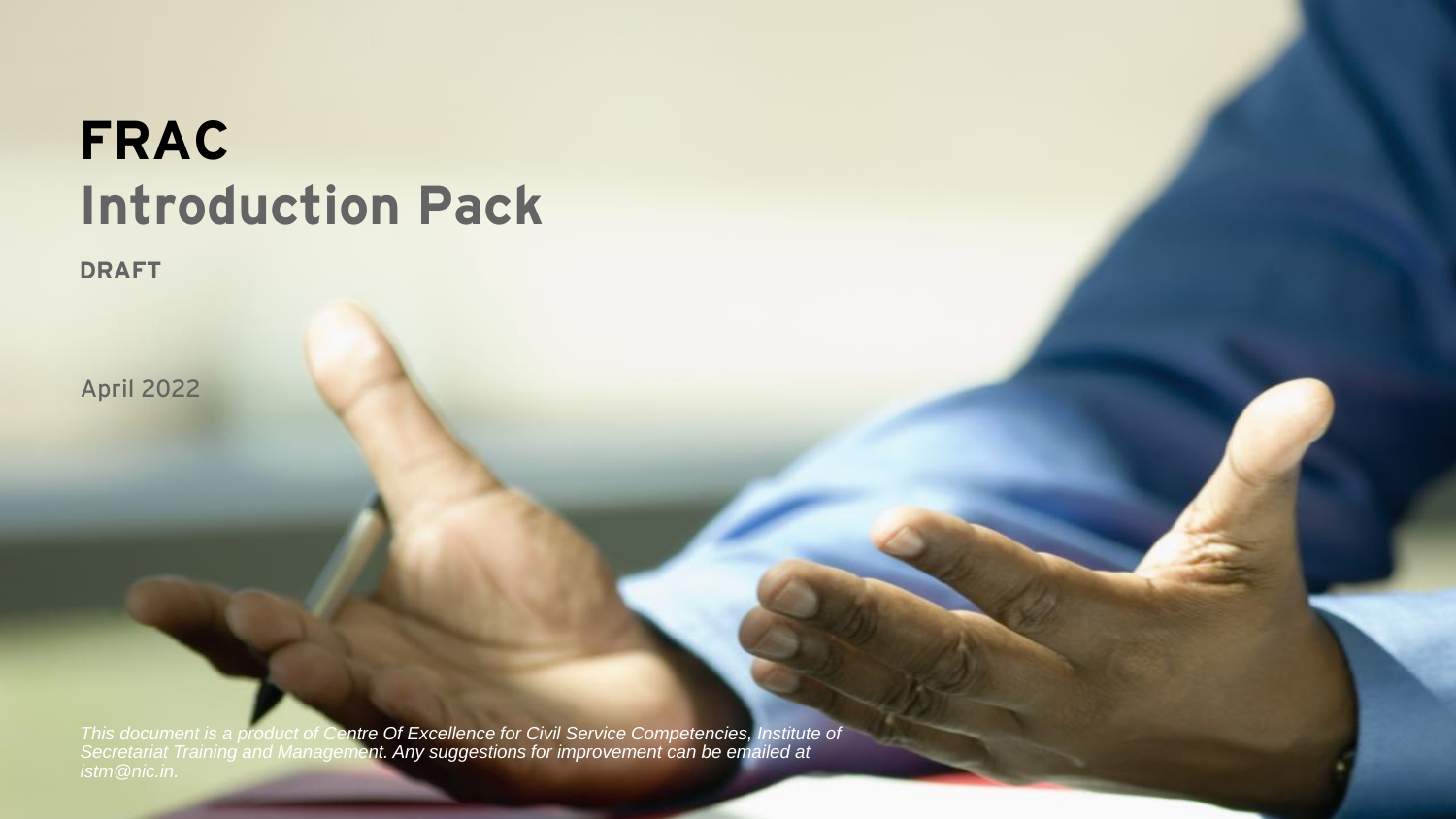## **Snapshot of the (Draft) Introduction Pack**

#### *This is an Introduction Pack for FRAC.*

*It is intended to introduce the project and definition of FRAC, share the proposed definition of the Competency Framework associated with FRAC, provide the roadmap for conducting FRAC and share key points of support needed from you!*

*It has three distinct sections…*



- ➢ Key components of Mission Karmayogi
- ➢ Understanding the need of FRAC
- ➢ How is FRAC conceptualized and what is the impact?
- $\triangleright$  How are the strategic benefits of FRAC?



- $\triangleright$  What the are project objectives and milestones in the next 12 months?
- ➢ What does FRAC mean?
- $\triangleright$  What is the overall competency framework envisaged for FRACing?
- ➢ Definition of Competency types



- What is the approach for identifying competencies?
- How will the FRACing exercise be conducted?
- What is the nature of support required for identifying competencies?

#### *Please read on to know more about FRAC…*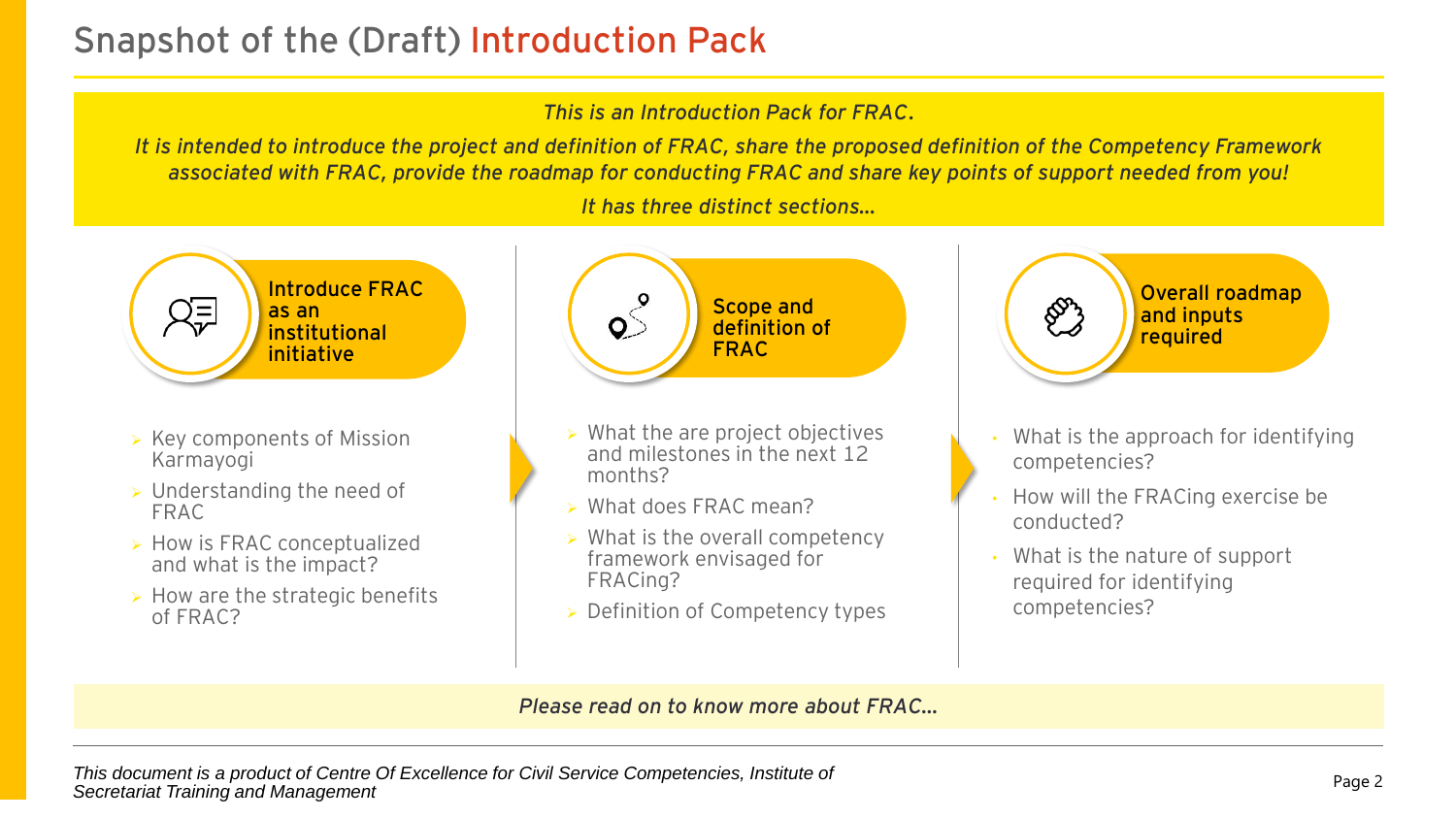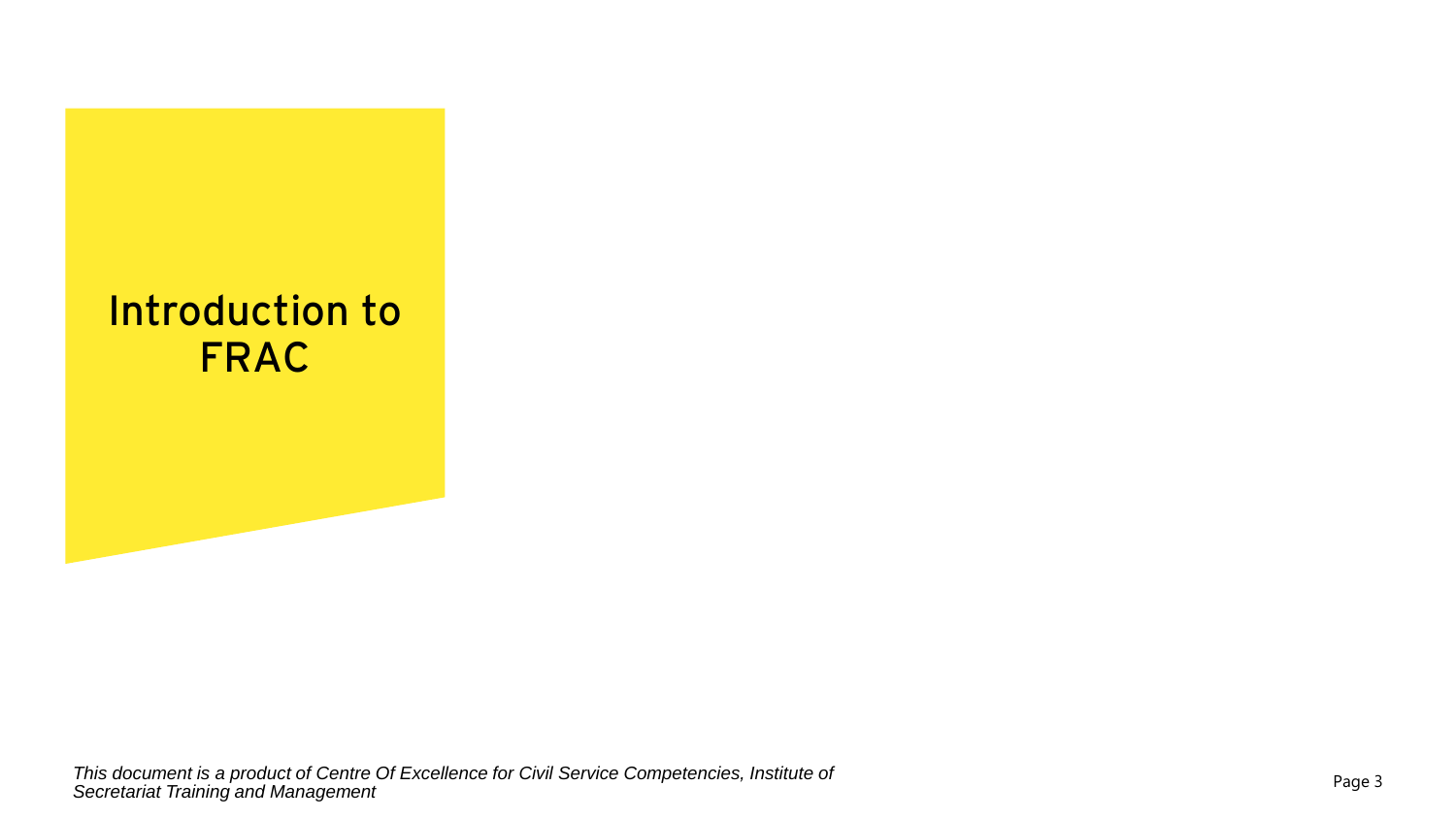## **National Programme for Civil Services Capacity Building in a nutshell**



*This document is a product of Centre Of Excellence for Civil Service Competencies, Institute of Secretariat Training and Management*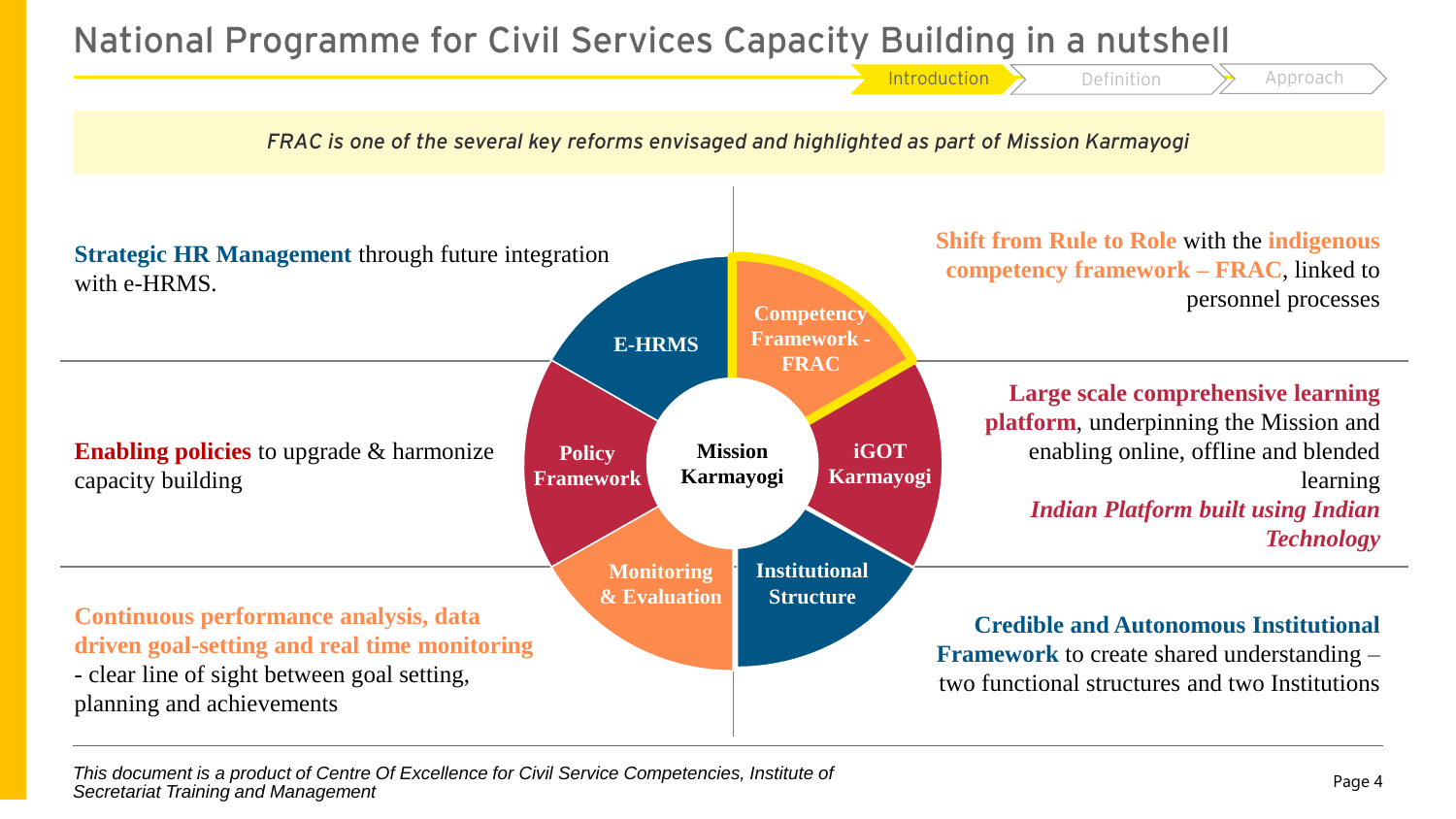*FRAC is a framework for articulating a competency framework for Ministries, Departments and Organizations based on the roles fulfilled and the activities undertaken by public service officials in their respective positions. Key components of FRAC are:* Position Roles Roles Activities Rosition Competencies **Several factors are shaping the expectations from**  A position is the Designation and Location of an individual who is **What is a civil servants in India which fuel the need for**  responsible for a particular sub-division / sub-function of an **Position? comprehensive and evolutionary framework which**  MDO. **includes defining their roles, activities and associated competencies**A position is expected to fulfil one or more roles. A role holder is **What is a Role?** Awareness of rights expected to carry out a set of sequential activities to complete a Rising expectation defined objective or outcome. & Demands We need professional & digital governance **What is an**  An activity is a particular action taken to contribute towards  $000$ successful completion of objective / outcome. **Activity?** Young **Fig.** | | | | | | Mission **Karmayogi** Tech-Savvy **Citizens Citizens Citizens** Executing specific activities requires a degree of proficiency in **What is a**  certain Knowledge areas, Skills and Attributes for successful Exposure to Efficient and **Competency?** performance. The set of knowledge, skills and attributes are advanced nations Effective policies collectively called competencies and services

*This document is a product of Centre Of Excellence for Civil Service Competencies, Institute of Secretariat Training and Management*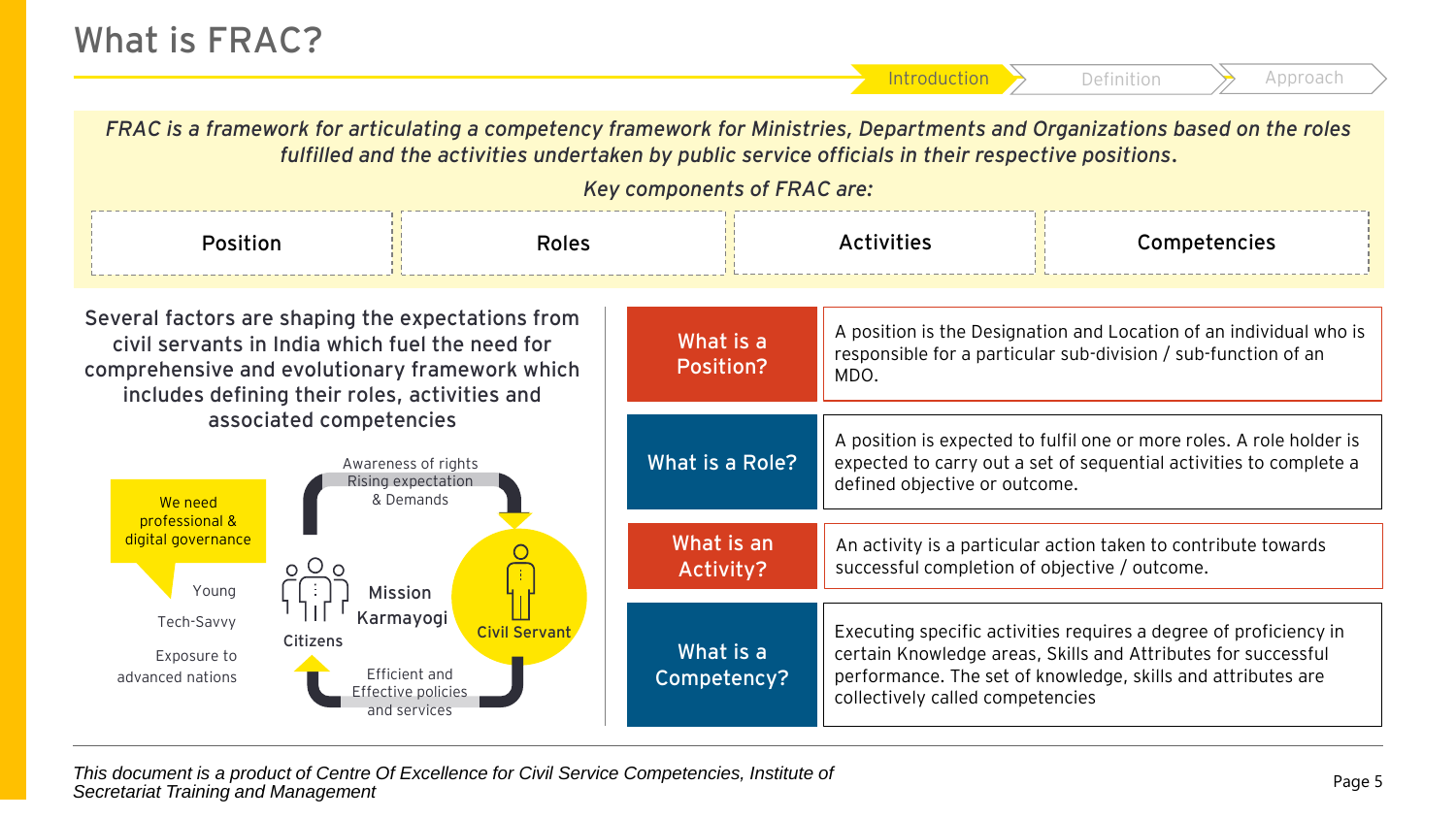

*This document is a product of Centre Of Excellence for Civil Service Competencies, Institute of Secretariat Training and Management*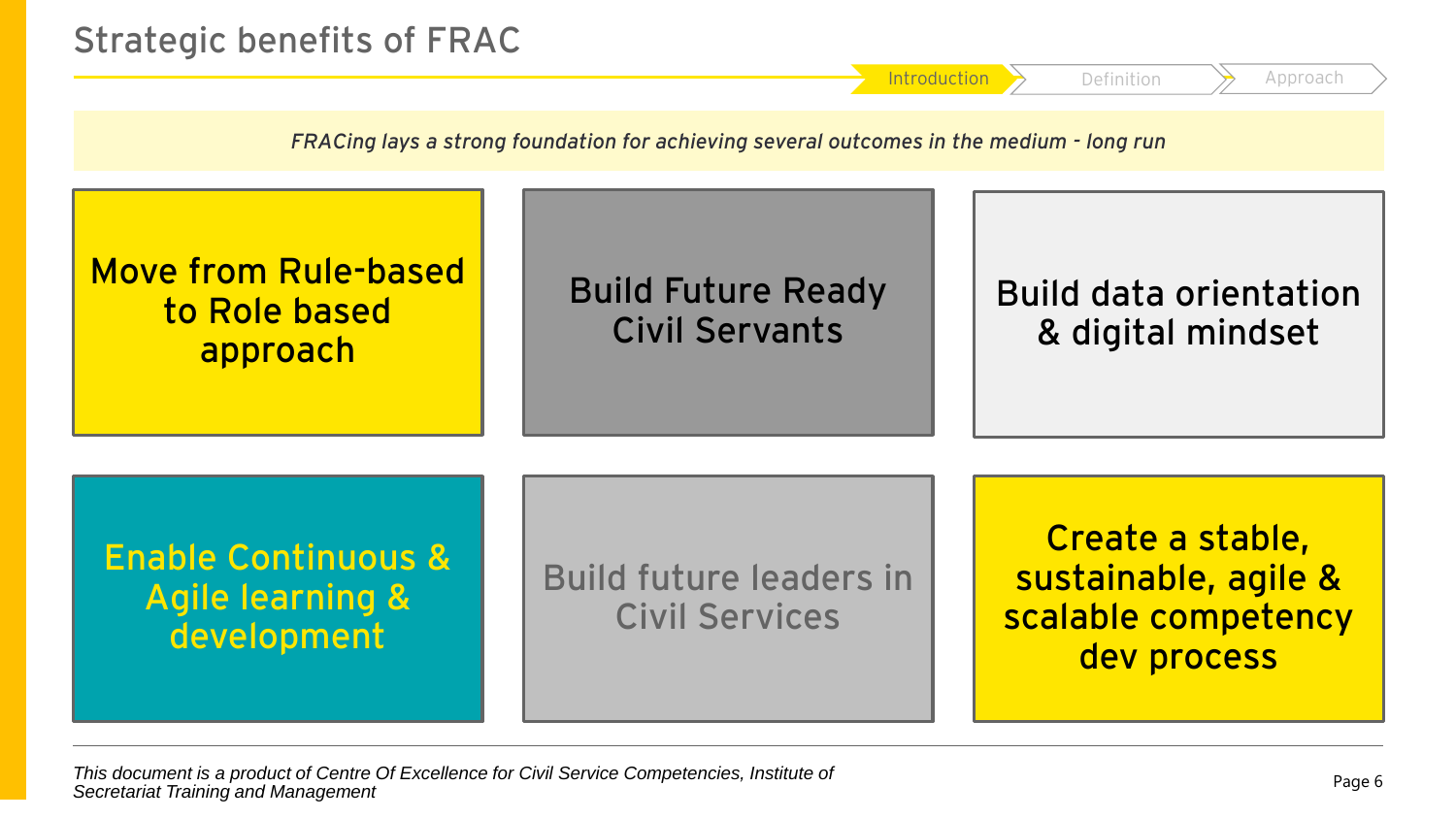**Objectives and proposed definition of FRAC**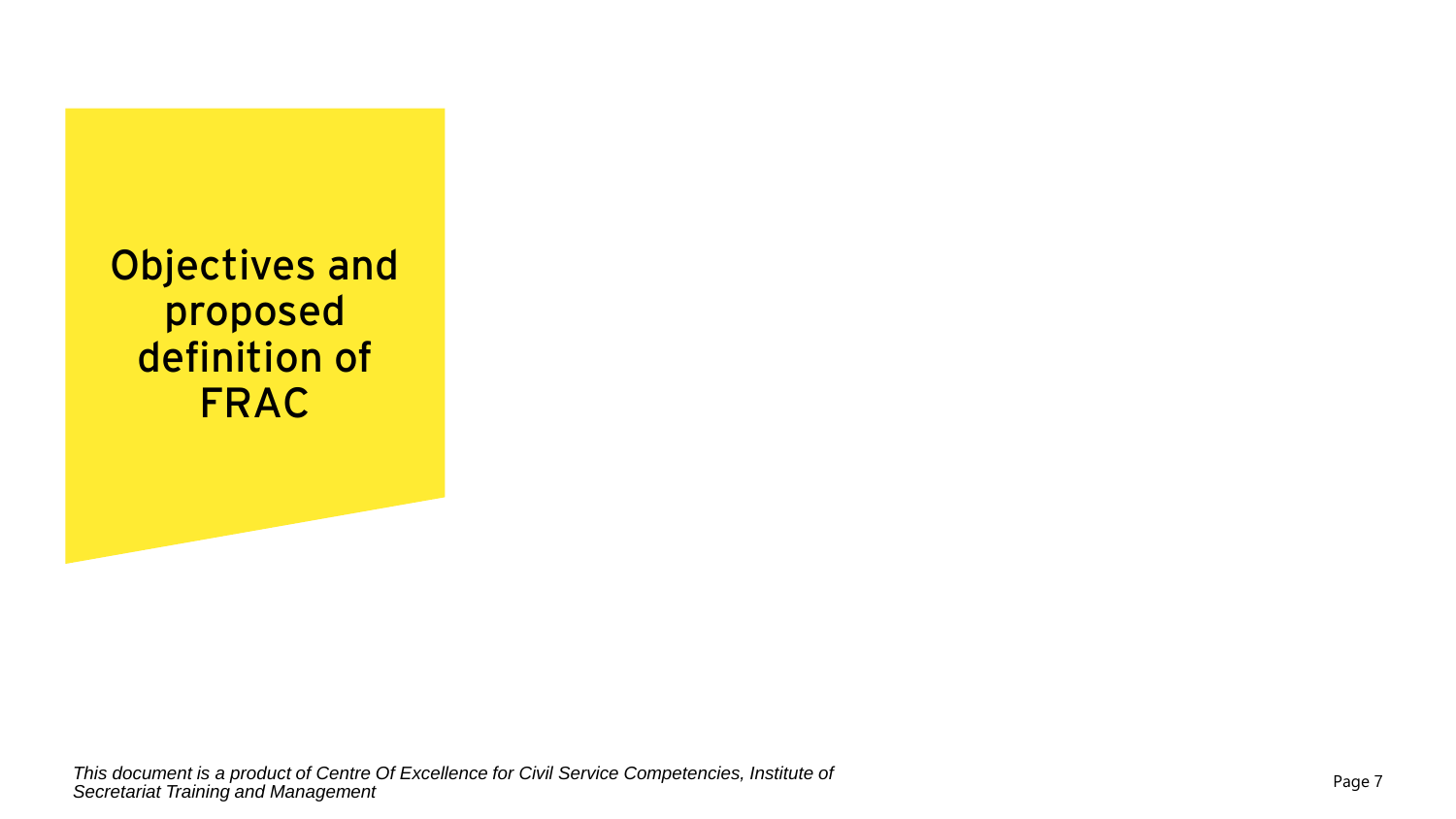### **Overarching project objectives**

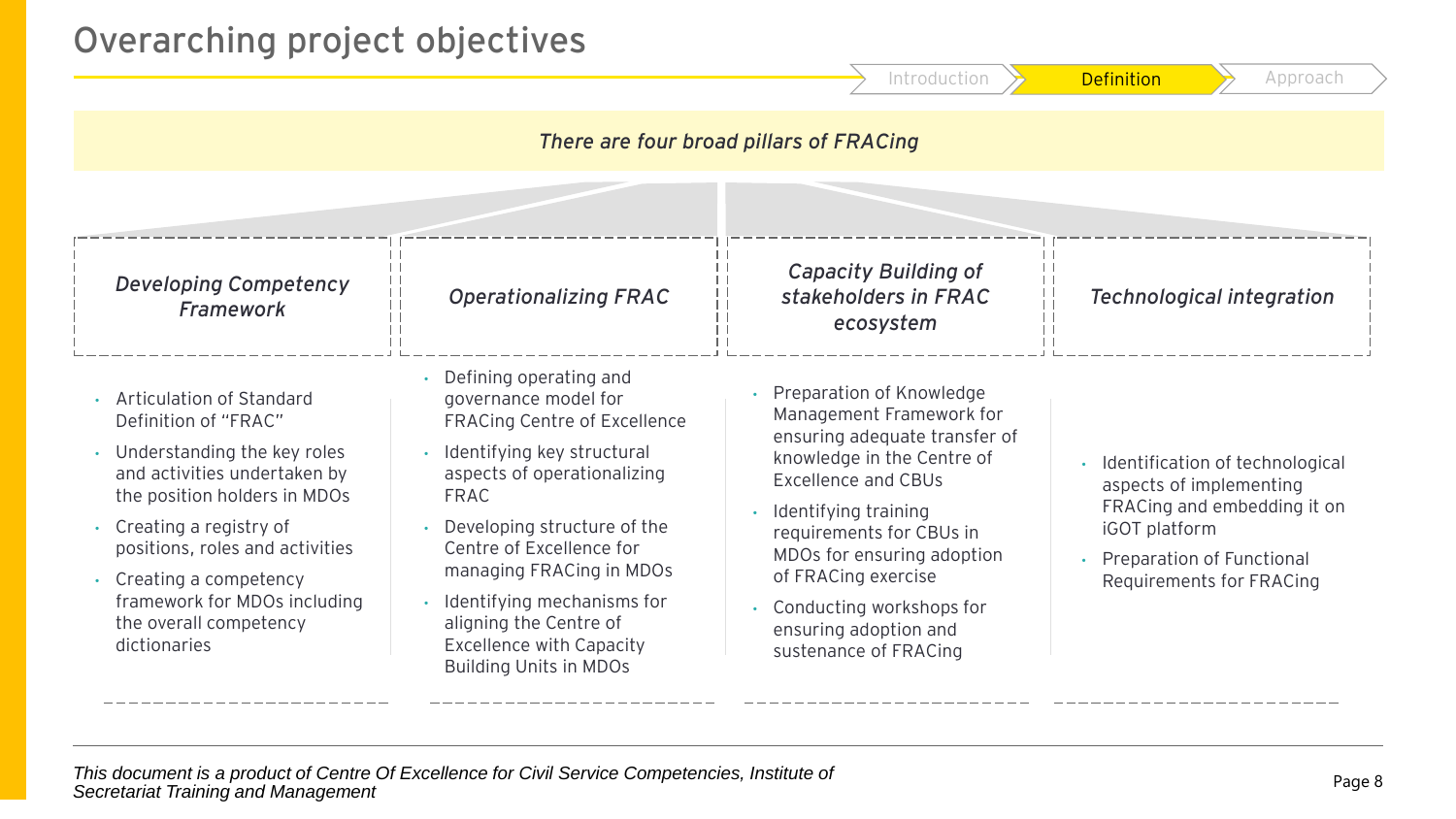## **Our proposed definition of FRAC**

*FRACing in departments will involve mapping each position to associated roles and activities. Activities performed by position holders will indicate the Competencies (set of Knowledge Areas, Skills and Attributes) associated with the Roles*



*This document is a product of Centre Of Excellence for Civil Service Competencies, Institute of Secretariat Training and Management*

Introduction  $\left\{\right\}$  Definition  $\left\{\right\}$  Approach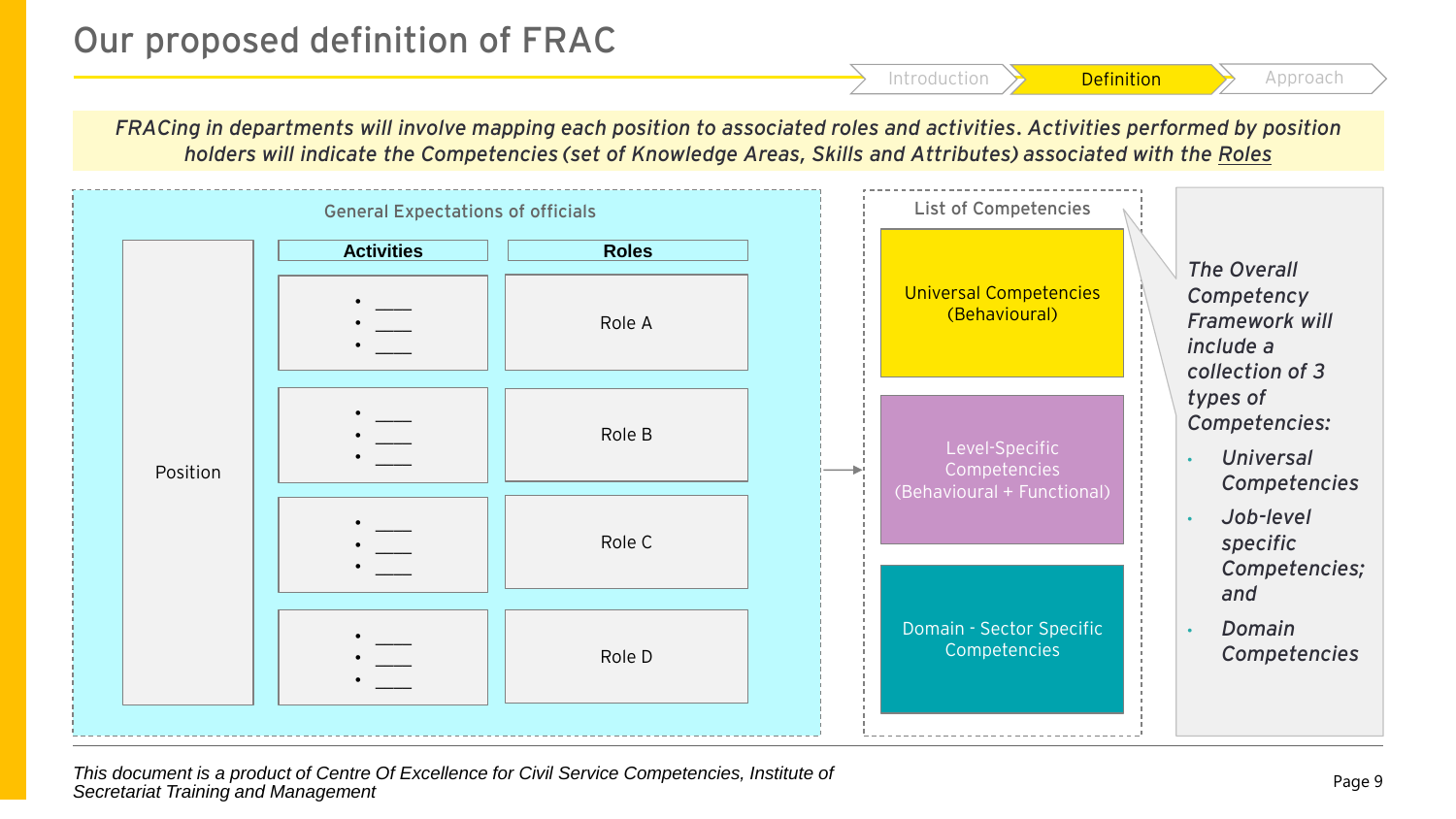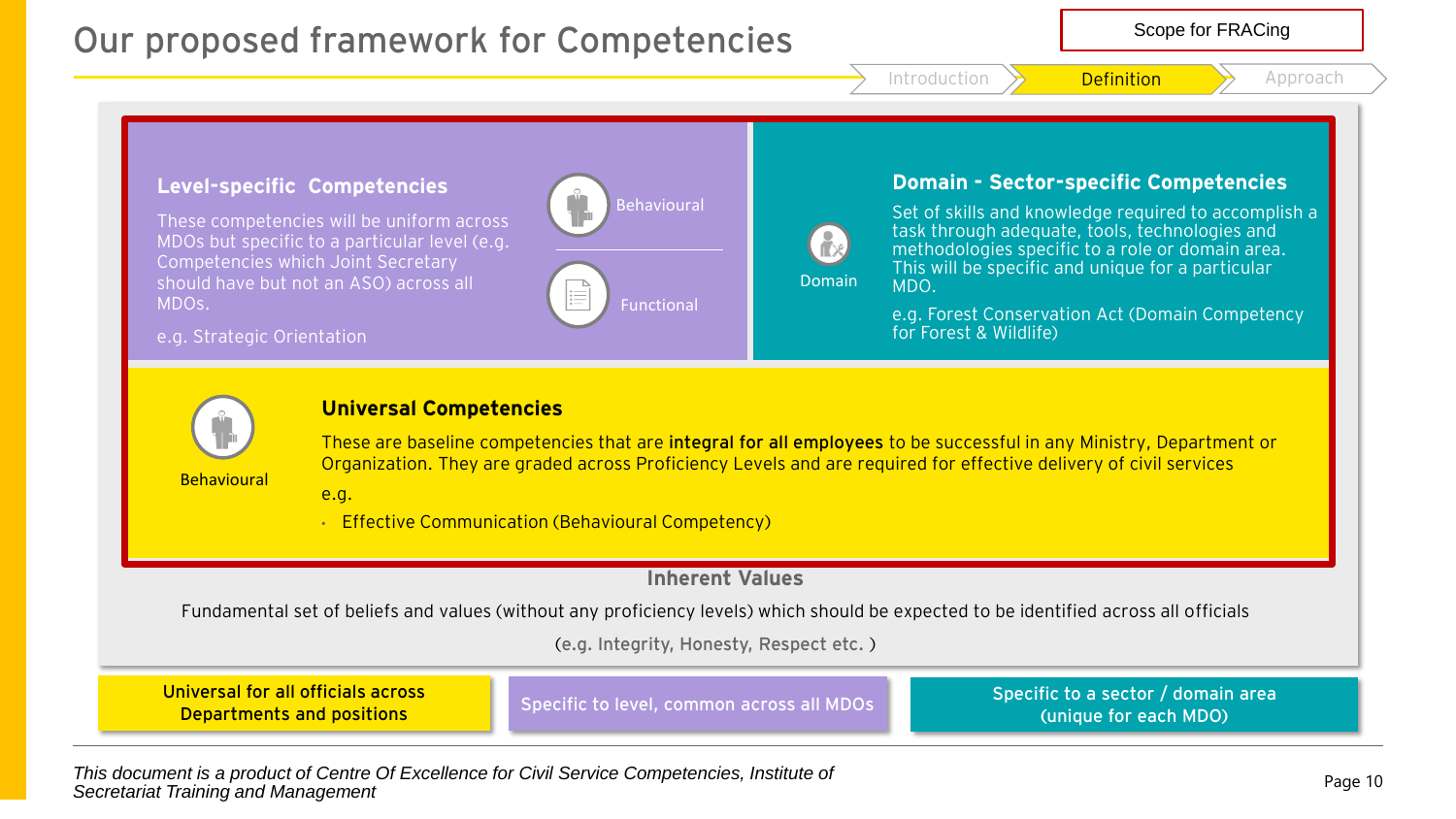Introduction  $\rightarrow$  **Definition**  $\rightarrow$  Approach



Describe key values and strengths that help a department/ organization/ official perform effectively in a range of jobs

For Example: *Communication, Public Accountability, Strategic Thinking, Driving Change etc.*



Describe the application of knowledge or skills required to perform effectively in a specific role or group of jobs

For Example: *Policymaking, Financial analysis, Noting and Drafting, Project Management etc.*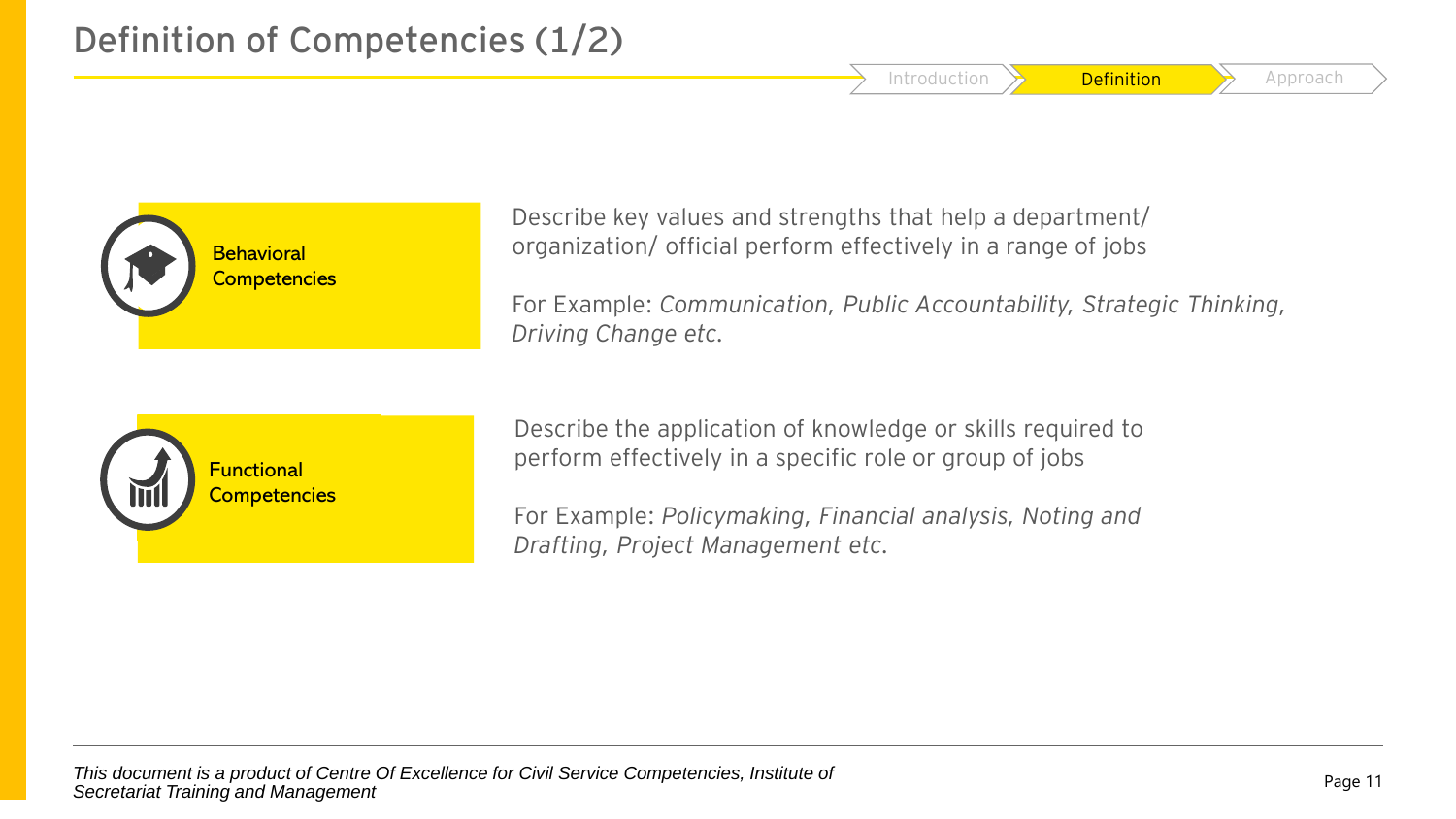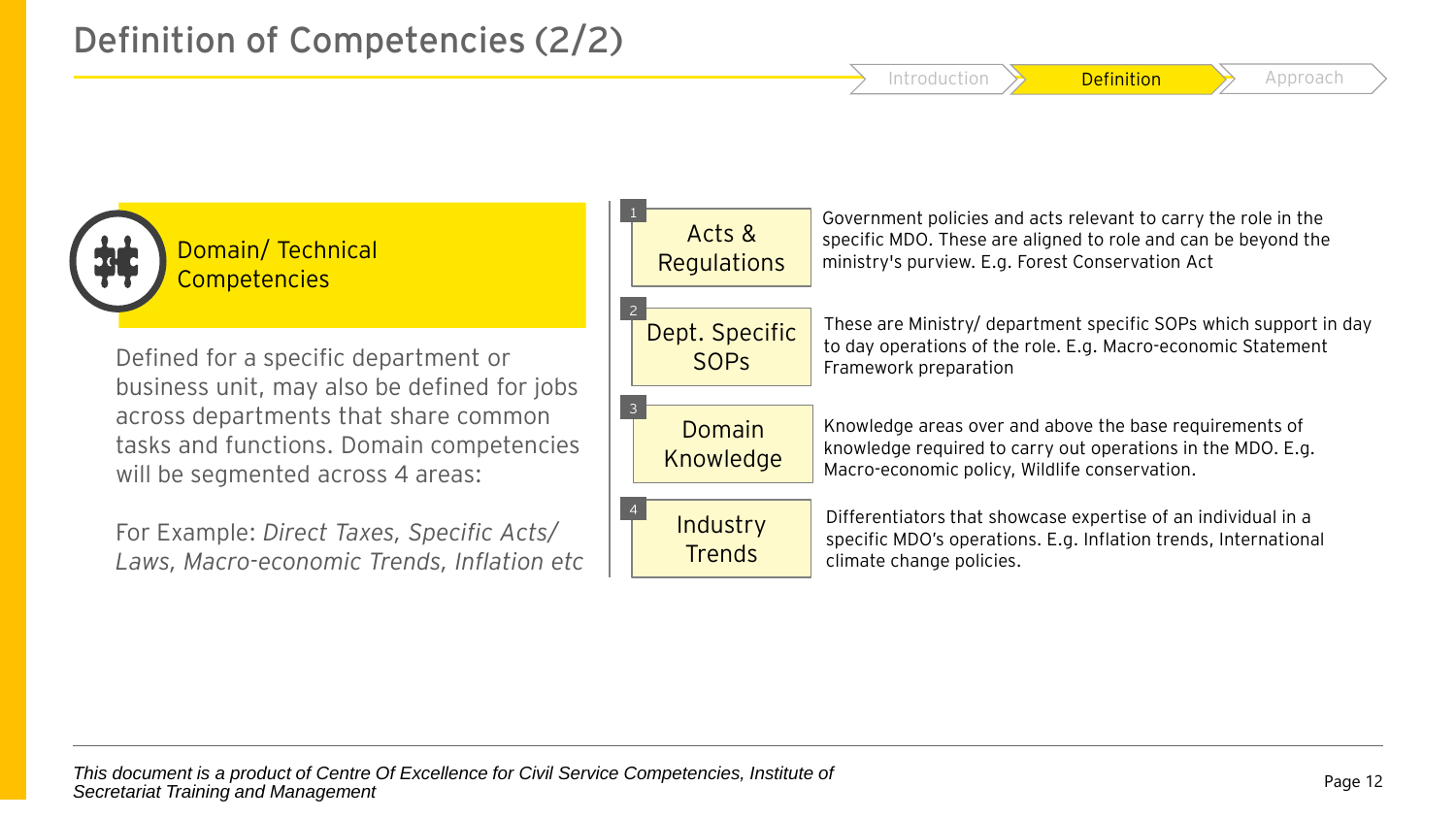## **Overall approach**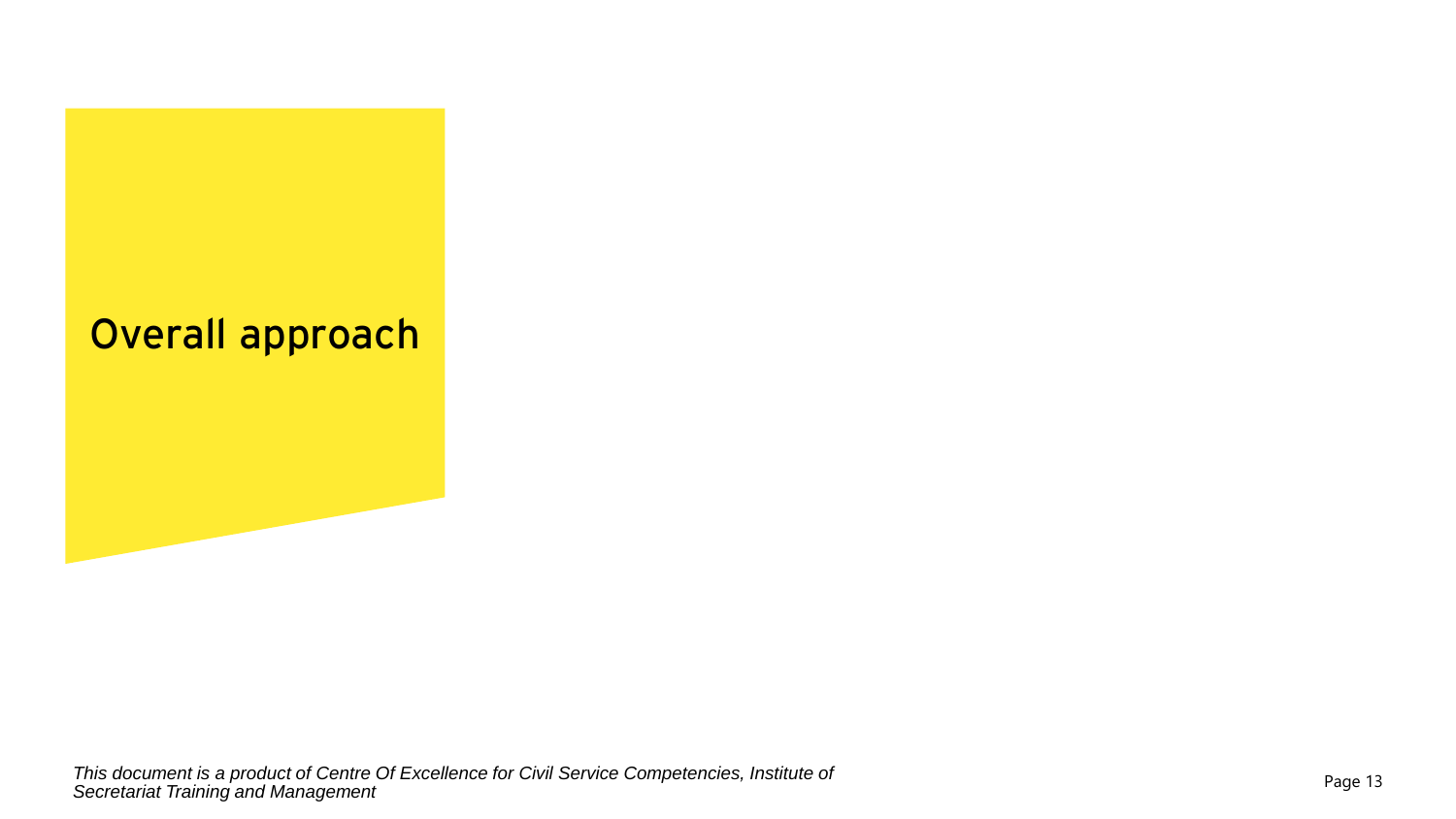## **Approach for identifying threshold behavioural competencies**

Introduction  $\rightarrow$  Definition  $\rightarrow$  Approach

Threshold competencies are behavioural competencies which are required across the Civil Services' ecosystem. These competencies describe key behavioural traits/ attributes that help a Ministry/ Department/ Organization/ Official perform effectively in a range of jobs.



This document is a product of Centre Of Excellence for Civil Service Competencies, Institute of **This document** is a product of Centre Of Excellence for Civil Service Competencies, Institute of *Secretariat Training and Management*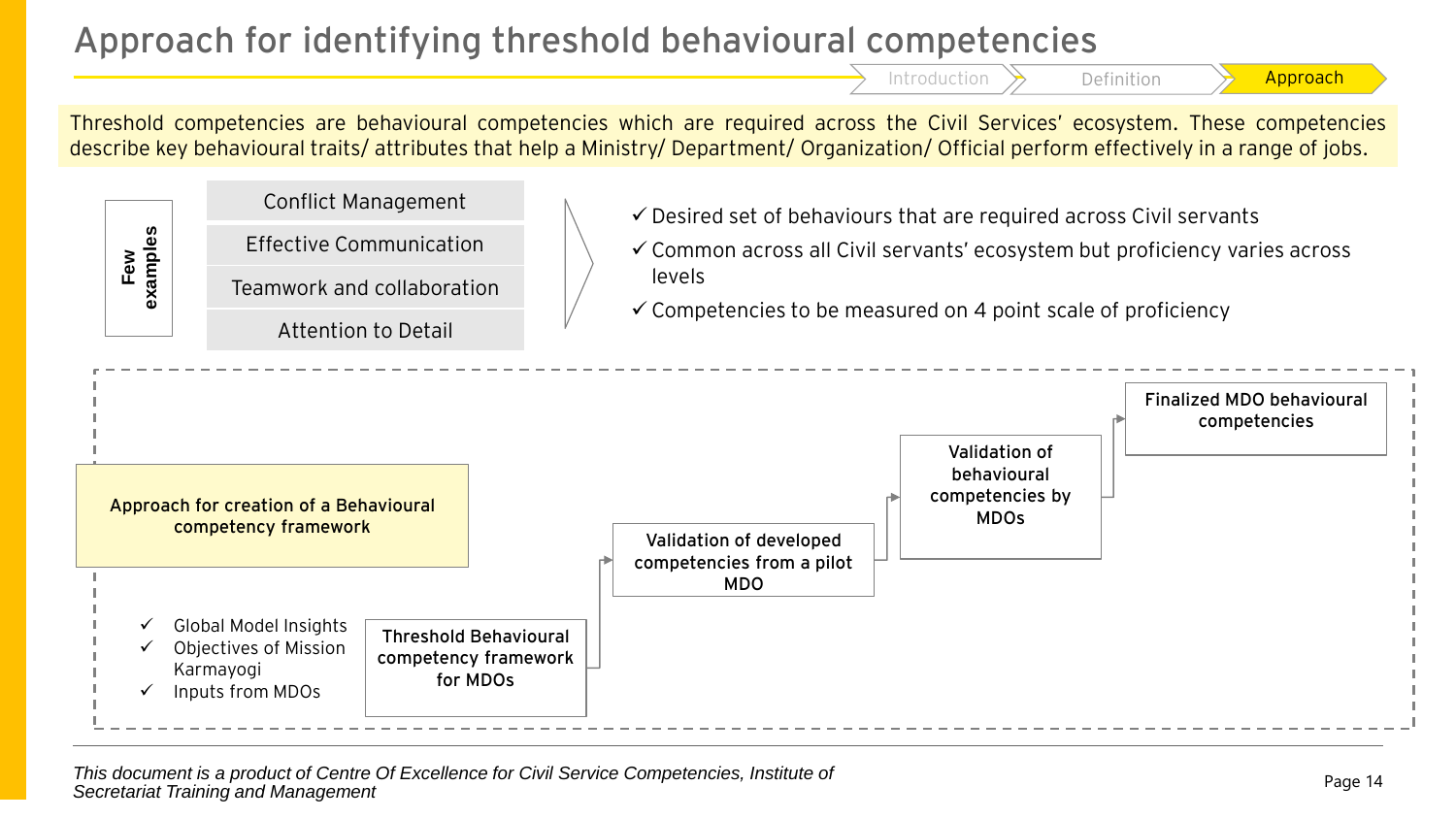## **Approach for identifying level specific competencies**

Introduction  $\rightarrow$  Definition  $\rightarrow$  Approach

These are level specific competencies and a combination of Behavioural and functional competencies. Functional competencies describe the administrative and housekeeping competencies which translate to application of knowledge or skills required to perform effectively in a specific role or group of jobs.

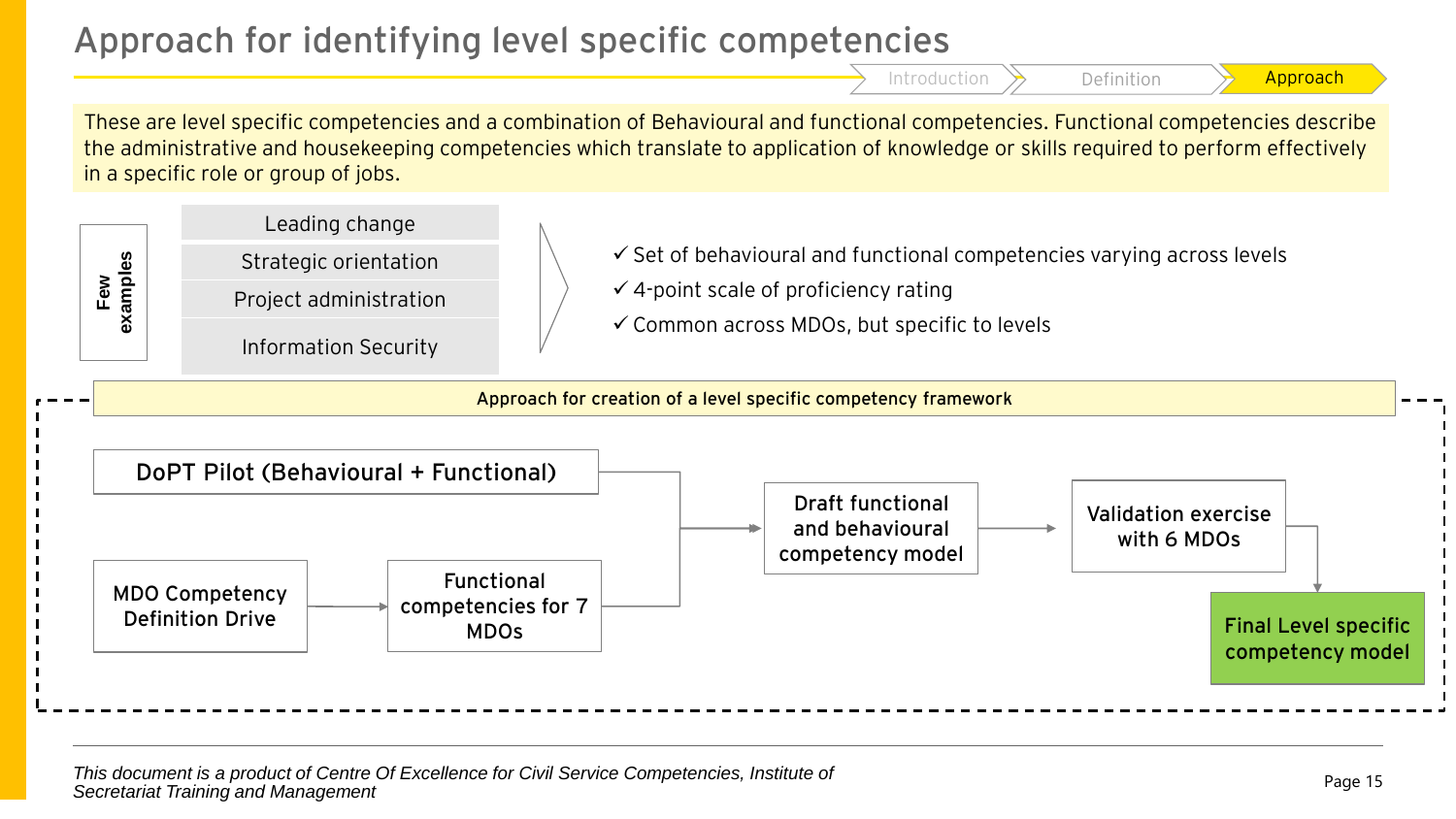## **Approach for identifying domain competencies**

Domain Competencies are competencies which are:

- ► Shared by a family of related jobs that have common functions and form a logical career path.
- ► Defined for a specific department or business unit, may also define jobs across departments that share common tasks and functions





This document is a product of Centre Of Excellence for Civil Service Competencies, Institute of **This document** is a product of Centre Of Excellence for Civil Service Competencies, Institute of *Secretariat Training and Management*

Introduction  $\rightarrow$  Definition  $\rightarrow$  Approach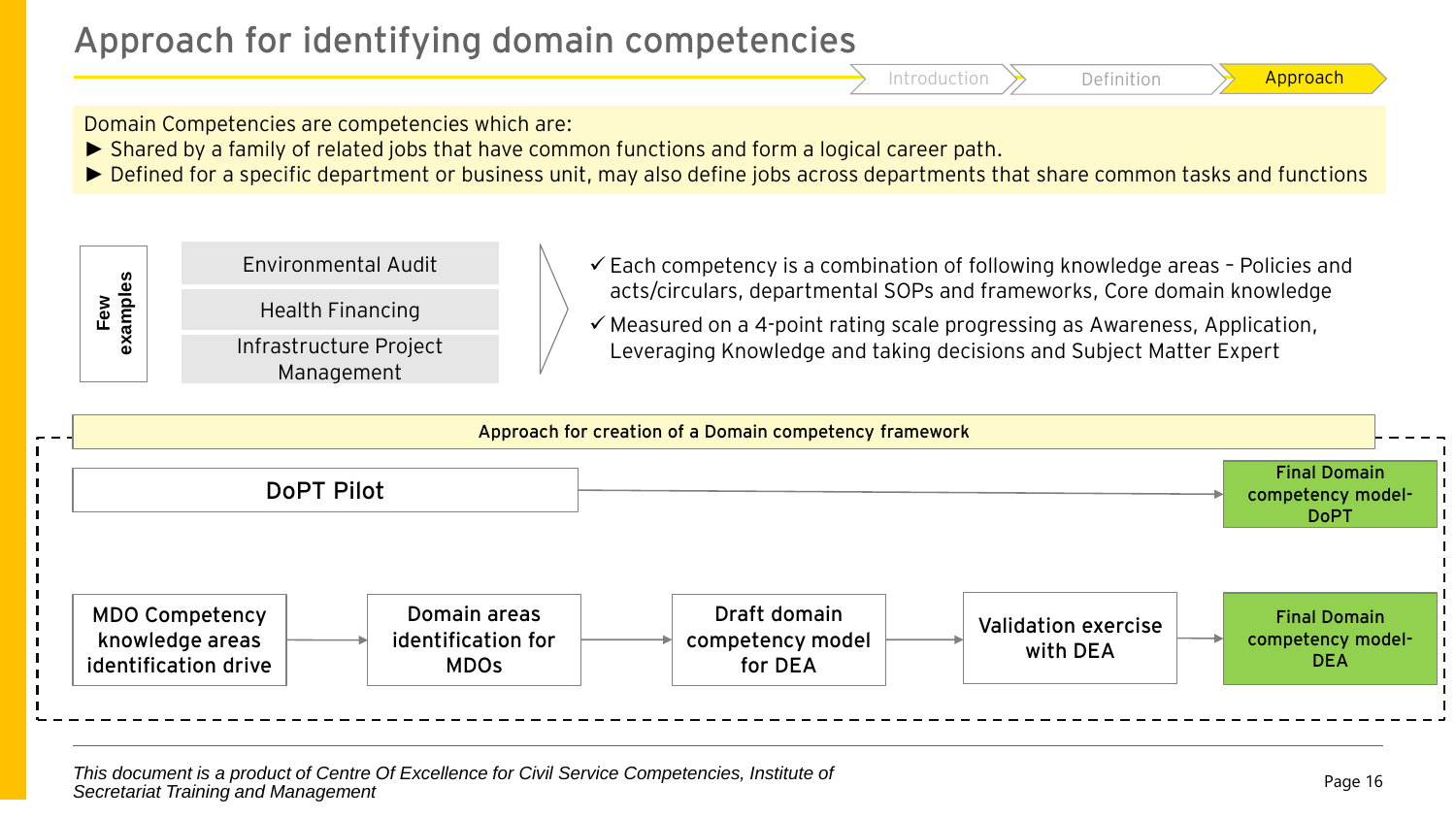|                                                                                                                                                                                                                                                                                                                   |                                                                                                                                                                                                                                                                                                                               | Introduction                                                                                                                                                                                                                                                                                                                                                  | Approach<br>Definition                                                                                                                                                                                                                                                                                      |
|-------------------------------------------------------------------------------------------------------------------------------------------------------------------------------------------------------------------------------------------------------------------------------------------------------------------|-------------------------------------------------------------------------------------------------------------------------------------------------------------------------------------------------------------------------------------------------------------------------------------------------------------------------------|---------------------------------------------------------------------------------------------------------------------------------------------------------------------------------------------------------------------------------------------------------------------------------------------------------------------------------------------------------------|-------------------------------------------------------------------------------------------------------------------------------------------------------------------------------------------------------------------------------------------------------------------------------------------------------------|
| There are several stakeholders who will play critical roles in the overall FRACing exercise                                                                                                                                                                                                                       |                                                                                                                                                                                                                                                                                                                               |                                                                                                                                                                                                                                                                                                                                                               |                                                                                                                                                                                                                                                                                                             |
| Ministries, Departments<br>and Organizations                                                                                                                                                                                                                                                                      | Centre of Excellence of<br><b>FRACing</b>                                                                                                                                                                                                                                                                                     | CBUs in MDO <sub>S</sub>                                                                                                                                                                                                                                                                                                                                      | Specialists and Experts                                                                                                                                                                                                                                                                                     |
| Have end-to-end knowledge<br>about the respective MDO<br>Can share the experience of the<br>ways of working, distinct set of<br>positions, roles and associated<br>activities<br>MDOs can contribute to<br>enhancing the overall coverage,<br>relevance and accuracy of the<br>Competency Framework in<br>FRACing | • Custodian of the overall<br>FRACing implementation across<br><b>MDOs</b><br>• Centralized body to monitor the<br>FRACing exercise and handhold<br>departments to conduct<br><b>FRACing</b><br>Establish strategic tie ups with<br>specialists and experts in the<br>future for executing activities<br>associated with FRAC | Owner of FRACing exercise within<br>a particular Department<br>Will conduct FRACing in close<br>coordination with the Centre of<br><b>Excellence for FRACing</b><br>Highlights key competency based<br>training requirements for officials<br>in the respective Departments<br>• Supports in preparation of<br>Capacity Building Plans for the<br>Departments | • Competency Experts who<br>support in development and<br>evolution of Competency<br>Framework<br>• Technological specialists for<br>integrating FRAC with a digital<br>platform<br><b>Additional Government process</b><br>and subject matter experts for<br>enhancing the Competency<br>Framework of FRAC |

Therefore, the role of each MDO is extremely critical to the success of FRACing exercise. Support from the MDOs will be essential in ensuring that the Competency Framework is robust, meaningful and useful specifically the Department as well as for the Indian Public service.

**Diverse stakeholders associated with FRAC**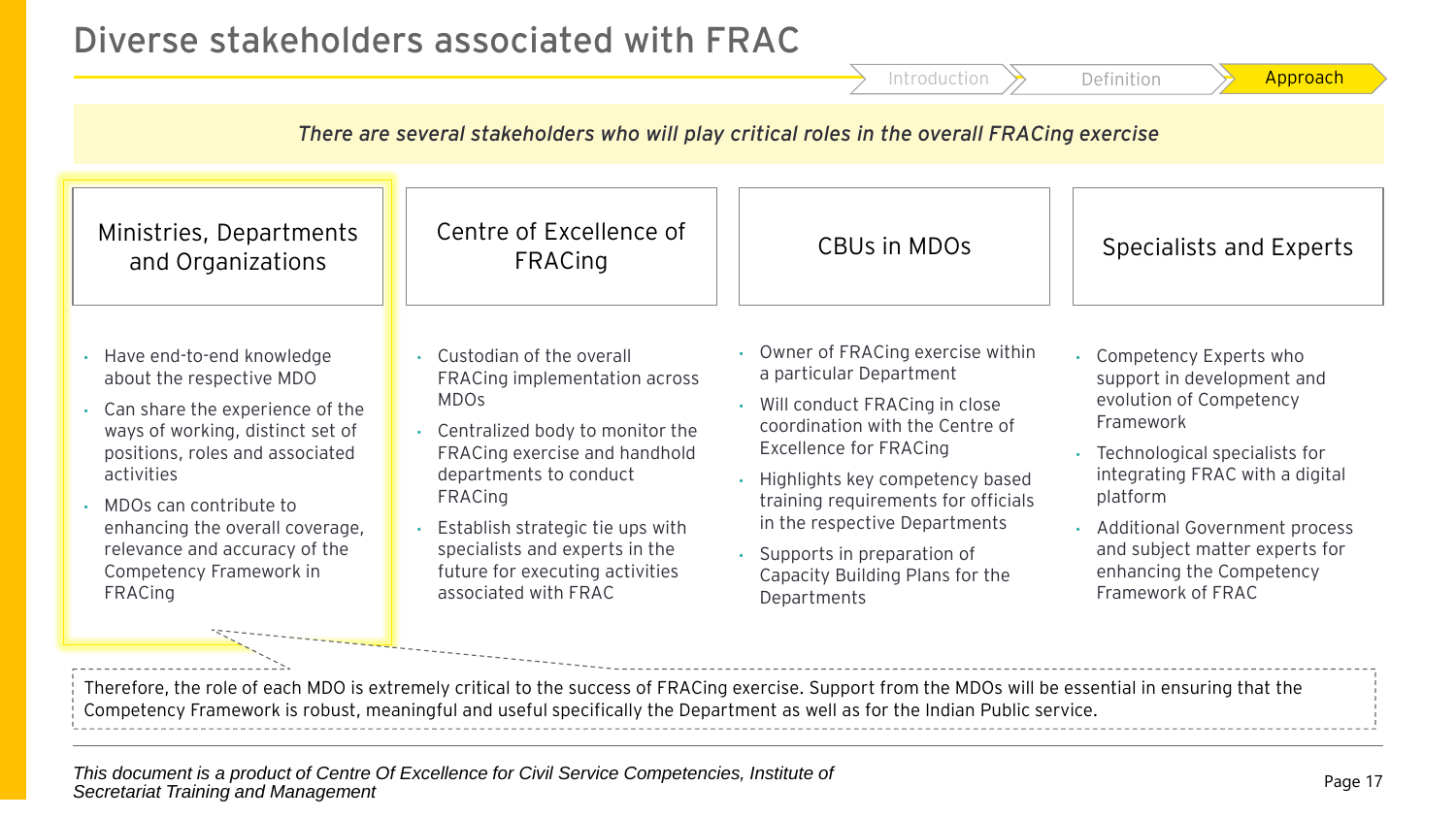## **Approach for FRACing in MDOs**

*FRACing will involve discussions with multiple stakeholders in the ecosystem:*



One on One Visioning Discussions

- 2 Behavioural Discussions with Directors / Deputy Secretaries
- 3 Group Discussions with Deputy and Under Secretaries



### **Validation Discussions**